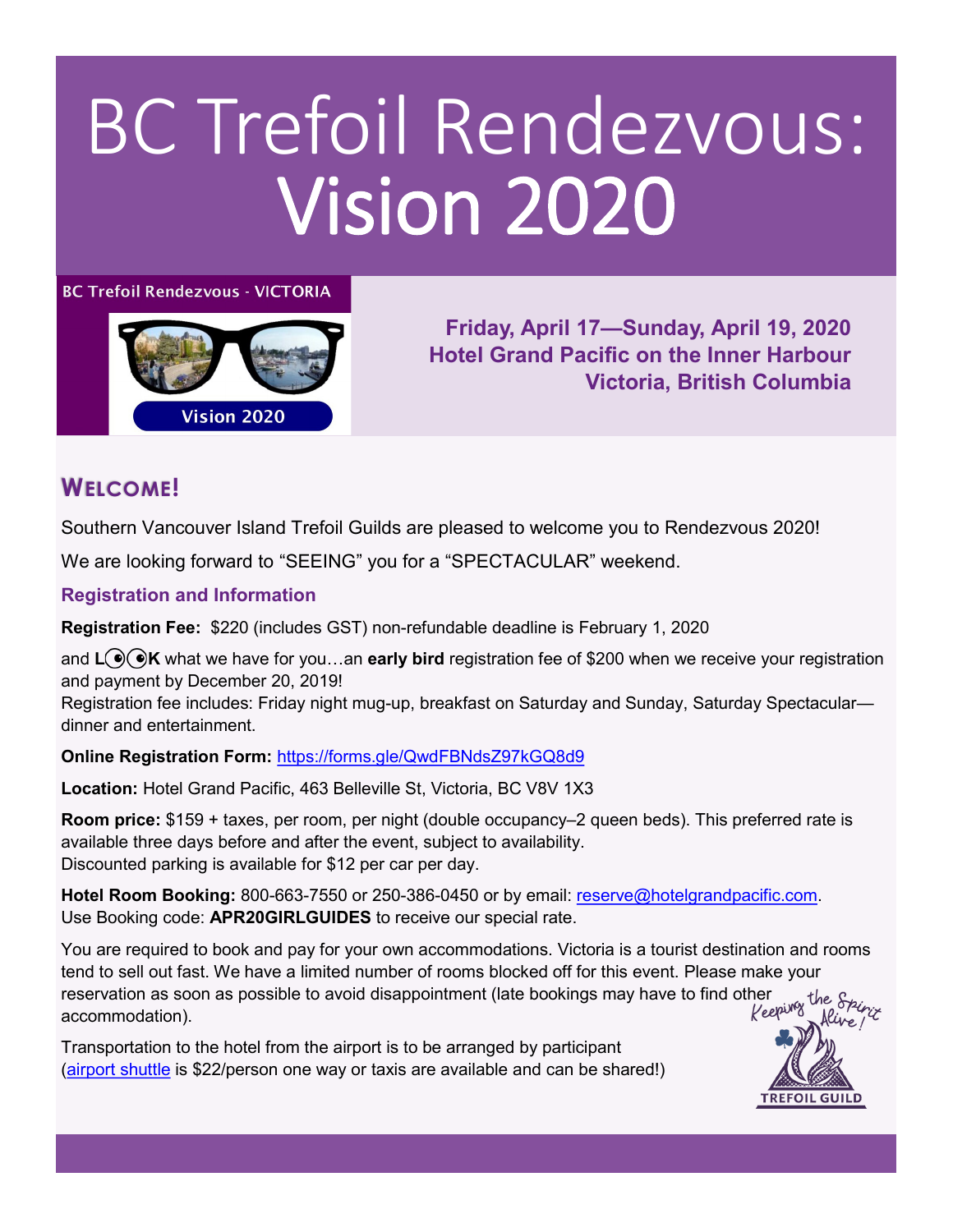## Additional Information

### **ADDITIONAL INFORMATION:**

Hotel check-in is from 4:00 pm, Sunday check-out is 11:00 am

Rendezvous registration desk is open at 4:00 pm

Opening is on Friday at 7:00 pm

Saturday Spectacular begins with a no-host bar at 5:00 pm followed by dinner 6:00 pm

There will be two service projects: collecting used eye glasses for One Sight (international vision care) and collecting feminine hygiene products for donation to United Way or your local community organizations. More information to follow.

### **REGISTRATION AND PAYMENT INFORMATION:**

**Online Registration Form:** <https://forms.gle/QwdFBNdsZ97kGQ8d9>

Please print the remittance form on the last page and mail with payment.

Registration and program choices will not be confirmed until payment is received.

Payment for registration plus selected program choices by cheque or money order, made out to Girl Guides of Canada—2020 Rendezvous. Mail to: Unit 11—620 Judah St., Victoria, BC V8Z 2K2

Remember to bring your adult health form (H.2)!

Have Questions? Email event team at 2020RDV@telus.net.

# SEE you there!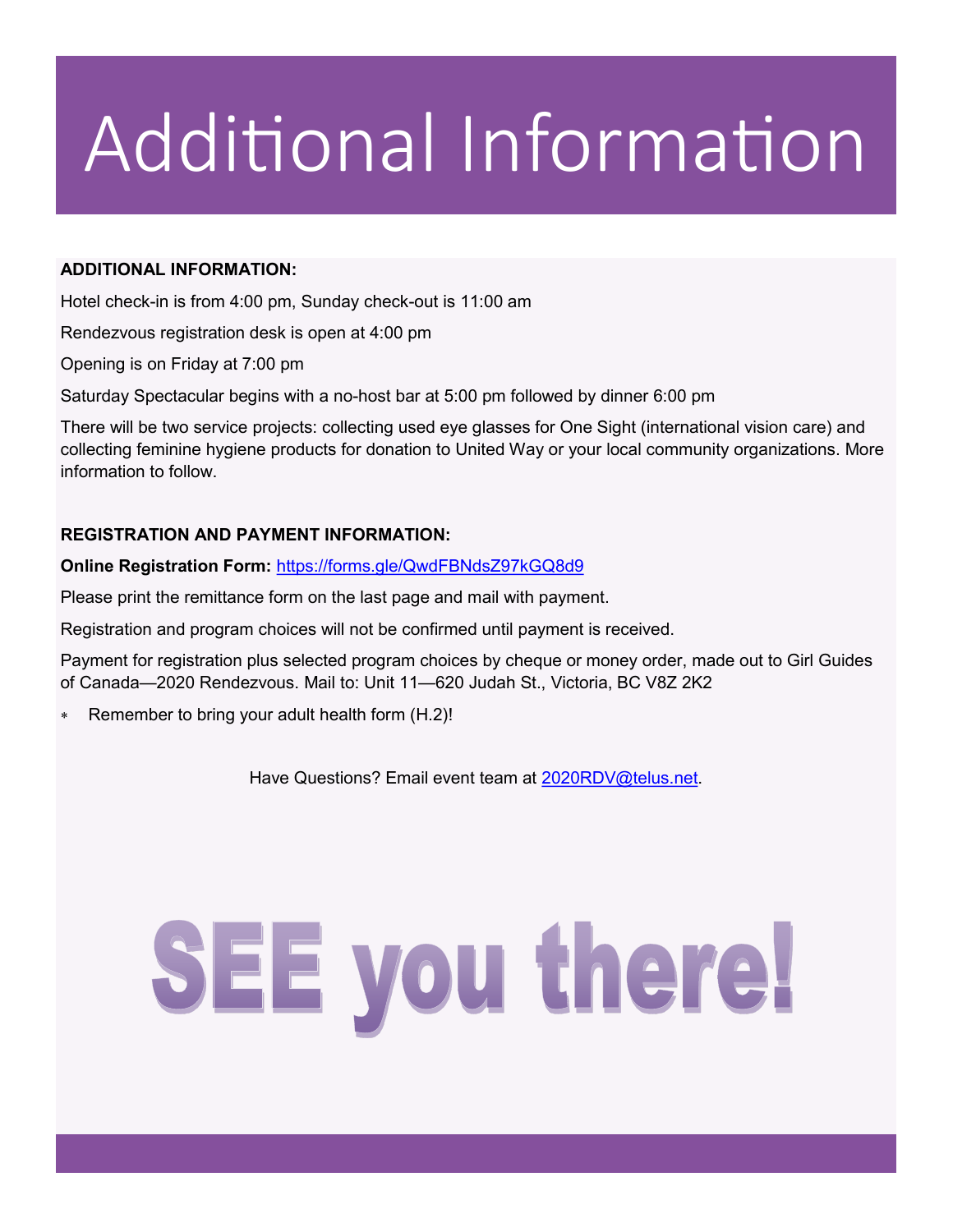## Program Descriptions

## **Program Activities for Saturday, April 18, 2020 (please make selections online)**

## **Needle Felting Heart Ornament 9:00—10:30 am Hotel \$15.00** Learn the basics of needle felting and make a simple heart ornament and/or other simple projects. Material will be supplied. **Chinatown Walk 9:30—12:00 pm Meet in hotel lobby \$27.00** Meet an escort in hotel lobby for a short walk to the Harbour Ferry terminal at Victoria's Inner Harbour for a short boat ride to Victoria Chinatown. Here we will join a Discover the Past Tour starting in front of Starbucks coffee, corner of Fisgard and Government Streets. You will explore Canada's oldest Chinatown. During the 90 minute walk, you will hear of the history, culture, and food of this treasured Victoria attraction. Must be able to walk a short distance and down steps or ramp to catch the harbour ferry. Dress for weather and wear good walking shoes. Return from Chinatown will be at your own expense. You may enjoy the scenic walk along Victoria's waterfront or another scenic excursion on the Harbour ferry. **Craigdarroch Castle 9:30—12:30 pm Meet in hotel lobby \$20.00** Craigdarroch Castle is a shining example of a "bonanza castle" – a massive house built for the entrepreneur, Robert Dunsmuir, a Scottish immigrant who made his fortune from Vancouver Island coal. This legendary Victorian mansion,

built between 1887 and 1890 on a hill overlooking the City of Victoria, announced to the world that Robert Dunsmuir was the richest and most important man in Western Canada. The immense fortune of the Dunsmuir family is reflected in the four floors of exquisite stained-glass windows, intricate woodwork and fabulous Victorian-era furnishings.

Please note that Craigdarroch Castle is a historic house museum and, as such, there are no ramps or elevators and it is not wheelchair accessible. Cost includes admission and transportation to and from Castle.

| Royal BC Museum-Special Indigenous Gallery |                                   | \$16.00 (tour |
|--------------------------------------------|-----------------------------------|---------------|
| Tour, Pathways to Appreciation             | 9:30-11:30 pm Meet in hotel lobby | only)         |

We will tour the First People's Gallery with Leslie McGarry, First Peoples Cultural Liaison. This is a special opportunity for visitors with an interest in historical and contemporary indigenous content. After the tour ends you may choose to extend your visit to the museum by purchasing a museum day pass, visiting the food trucks behind the museum for lunch or take in an IMAX film.

The cost is dependent on 20 participants. Meet in hotel lobby for a short two block walk to Museum.

**Beacon Hill Park Scavenger Hunt and Picnic 10:00—1:30 pm Meet in hotel lobby \$25.00**

Come and experience Beacon Hill Park and its history through a walking scavenger hunt covering all corners of this famous greenspace. You will discover many interesting facts and details about this lovely corner of Victoria.

Must be able to walk a distance and handle uneven ground. This is a rain or shine event, so please dress for weather and wear good walking shoes. The picnic lunch is a fundraiser for an independent group trip. Cost includes transportation and lunch.

**Rock Painting 10:45—12:15 pm Hotel conference room \$10.00**

Learn the basics of rock painting using specialized paint marker pens. Discover the joy of sharing your creations in activities such as the Sooke to Sidney rock hunt.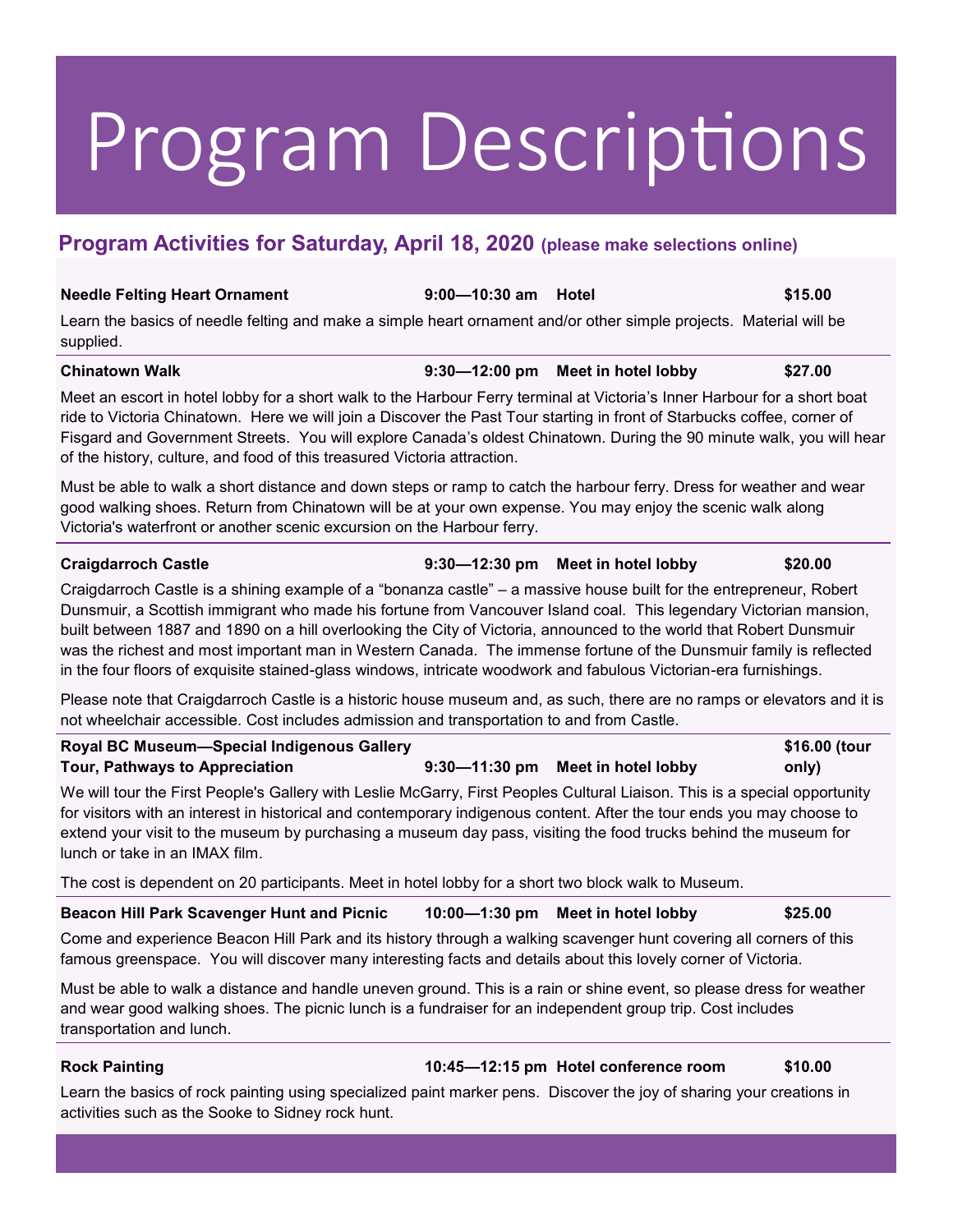## Program Descriptions

## **Program Activities for Saturday, April 18, 2020 (please make selections online)**

### **Guided Walking Tour of Fishermen's Wharf 11:00—1:30 pm Meet in hotel lobby No cost**

Pre-registration is required.

Join a Victoria Trefoil member for a short walk to Fishermen's Wharf. Hear a bit about the history of Victoria's Harbour and Fisherman's Wharf. Fisherman's Wharf is a unique marine destination with a distinct flavour. Working fishing vessels, pleasure boats, float homes and commercial businesses are all moored at the docks. There are several food kiosks including Victoria's own Barb's Fish and Chips where you might decide to have lunch. We will return to hotel at 1:30 either on foot or, if you choose Victoria Water Taxi at your own expense (\$7.00 per person).

Must be able to walk a short distance and handle some uneven ground. This is a rain or shine event, so please dress for weather and wear walking shoes.

| Pacific Afternoon Tea - Grand Pacific Hotel | $1:00 - 2:15$ pm Hotel |  | \$50.00 |
|---------------------------------------------|------------------------|--|---------|
|---------------------------------------------|------------------------|--|---------|

Join your Trefoil sisters for afternoon high tea in the Pacific Restaurant. The hotel works closely with Silk Road Tea on selection and presentation. The food takes its inspiration from the Wild West Coast while using local and sustainable ingredients.

Cost includes taxes and gratuity.

**Informal Board Game Fun 1:00—3:00 pm Hotel conference room No cost**

Drop in but pre-registration would be helpful.

Join your Trefoil sisters for an informal time of fun and games. Gather for some fun and friendship. A variety of games and cards will be available for your enjoyment. Rediscover how much fun it is to play some much- loved games or try some new ones.

### **Historical Walk – Victoria's Story 1:30—4:00 pm Meet in hotel lobby \$27.00**

Victoria's Story is a leisurely 90-minute walk through Downtown Victoria. The professional guides are passionate about Victoria history and breathe life into their stories. By end of tour, you will know why Victoria is here, how it became the capital city and what the current civic issues are. Find out about the city's First Nations origins, its fur trade and gold rush periods and how it has evolved over time. Tour ends in Chinatown, then a water taxi ride back to the hotel.

Cost includes water taxi from Chinatown and tour fee.

### **Victoria Horse-Drawn Trolley Tour 2:30—3:30 pm Pick up at Hotel \$32.00**

Cost includes one hour tour, gratuity, and taxes. The cost is dependent upon 20 participants. First come, first served.

Enjoy the perfect blend of tranquility, rejuvenation and discovery on this tour. Meander through the beautiful garden displays and natural landscapes of Beacon Hill Park, enjoy the refreshing air off the Salish Sea waterfront and return through the charming heritage district of James Bay.

Note: The trolley is not wheelchair accessible. Participants must be able to walk up two large steps unassisted. Please dress warmly.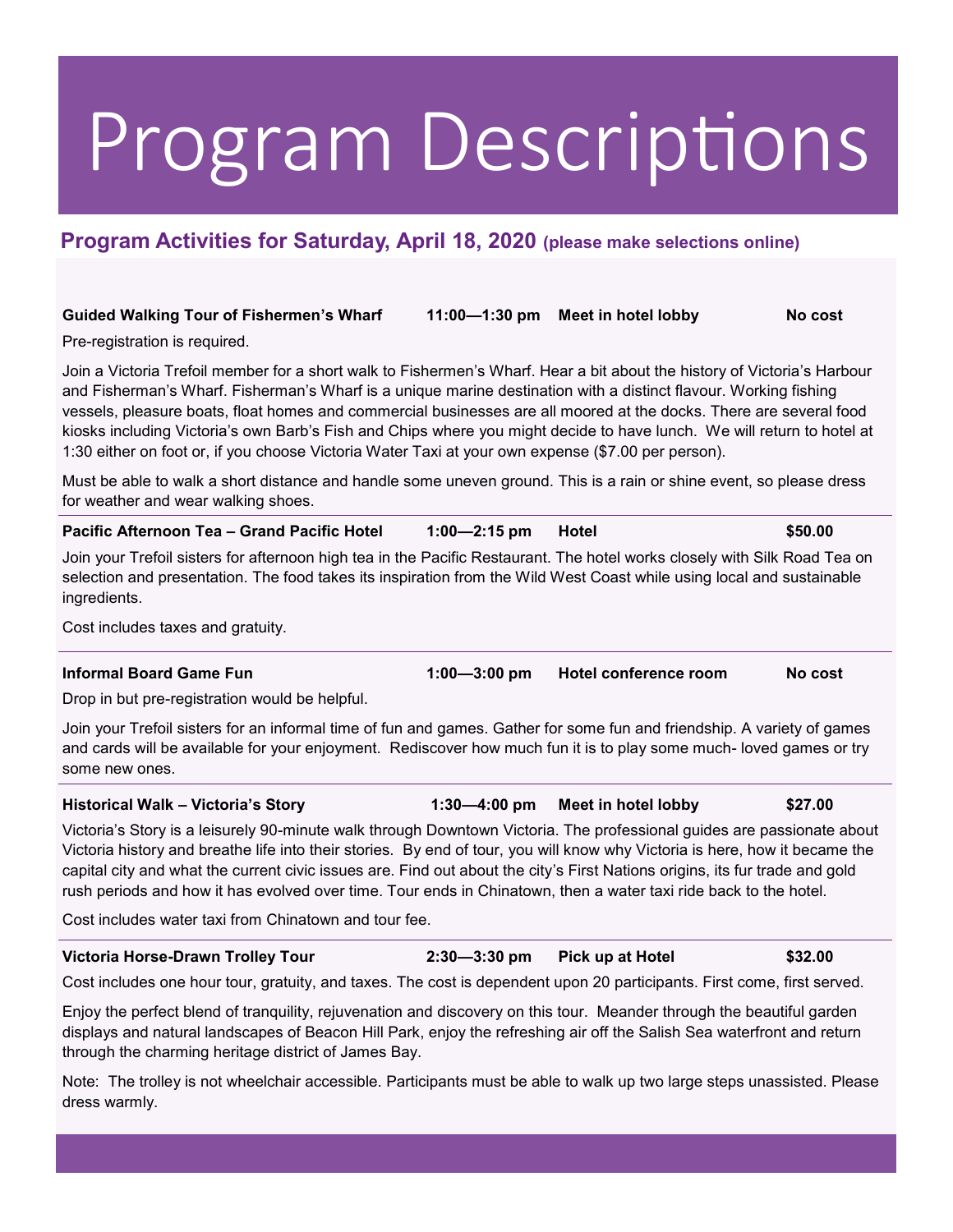## Victoria Information

Victoria is one of the most beautiful cities in our province. **Vision 2020** is being held at the Hotel Grand Pacific on Victoria's Inner Harbour. We have endeavoured to arrange some interesting program events that might not be available to do on your own in our gorgeous city.

There are many tourist attractions/activities that we considered which we did not include. If you happen to arrive early on the island or are fortunate to stay longer, here are some of the activities that you may consider seeing on your own.

- ◆ Butchart Gardens
- ◆ Butterfly Gardens
- ◆ Emily Carr House
- Robert Bateman Gallery
- Greater Victoria Art Gallery
- Empress Hotel and Tea
- Government Street shops
- Miniature World
- ◆ Bug Zoo
- ◆ Christ Church Cathedral
- Whale Watching at Fisherman's Wharf
- An Imax Movie at BC Royal Museum
- ◆ Fan Tan Alley
- ◆ Bike rentals
- ◆ Kite Flying on Dallas Road
- Government House
- BC Parliament Buildings free guided tour (Mon. – Fri.)
- Abkhazi Gardens

There are many fine restaurants near the downtown area of Victoria and near the Hotel Grand Pacific. The committee is only listing a few.

- The Pacific Restaurant at Hotel Grand Pacific
- The Pacific Lounge at Hotel Grand Pacific
- Courtyard Café at Hotel Grand Pacific
- Belleville's Diner at Days Inn Victoria on the **Harbour**
- Steamship Grill
- ◆ The Keg Steakhouse & Bar
- Red Fish/Blue Fish
- Spaghetti Factory
- James Bay Inn
- Milestones
- Floyd's Diner James Bay (open for breakfast & lunch only)
- Ogden Point Café
- ◆ Beacon Drive Inn
- $\bullet$  Food Trucks behind museum check availability
- ◆ Food kiosks at Fisherman's Wharf including Barb's Fish and Chips – check availability

There are a few convenience stores near the hotel

- Birdcage Confectionary 501 Government Street – a staple in Victoria's oldest neighborhood, James Bay, since 1915
- ◆ Red Barn Market 325 Menzies Street, great sandwich bar
- Thrifty Foods large grocery store 475 Simcoe **Street**

For those looking for a bottle of wine, etc. for your room, there is a BC liquor store at 101 – 225 Menzies Street.